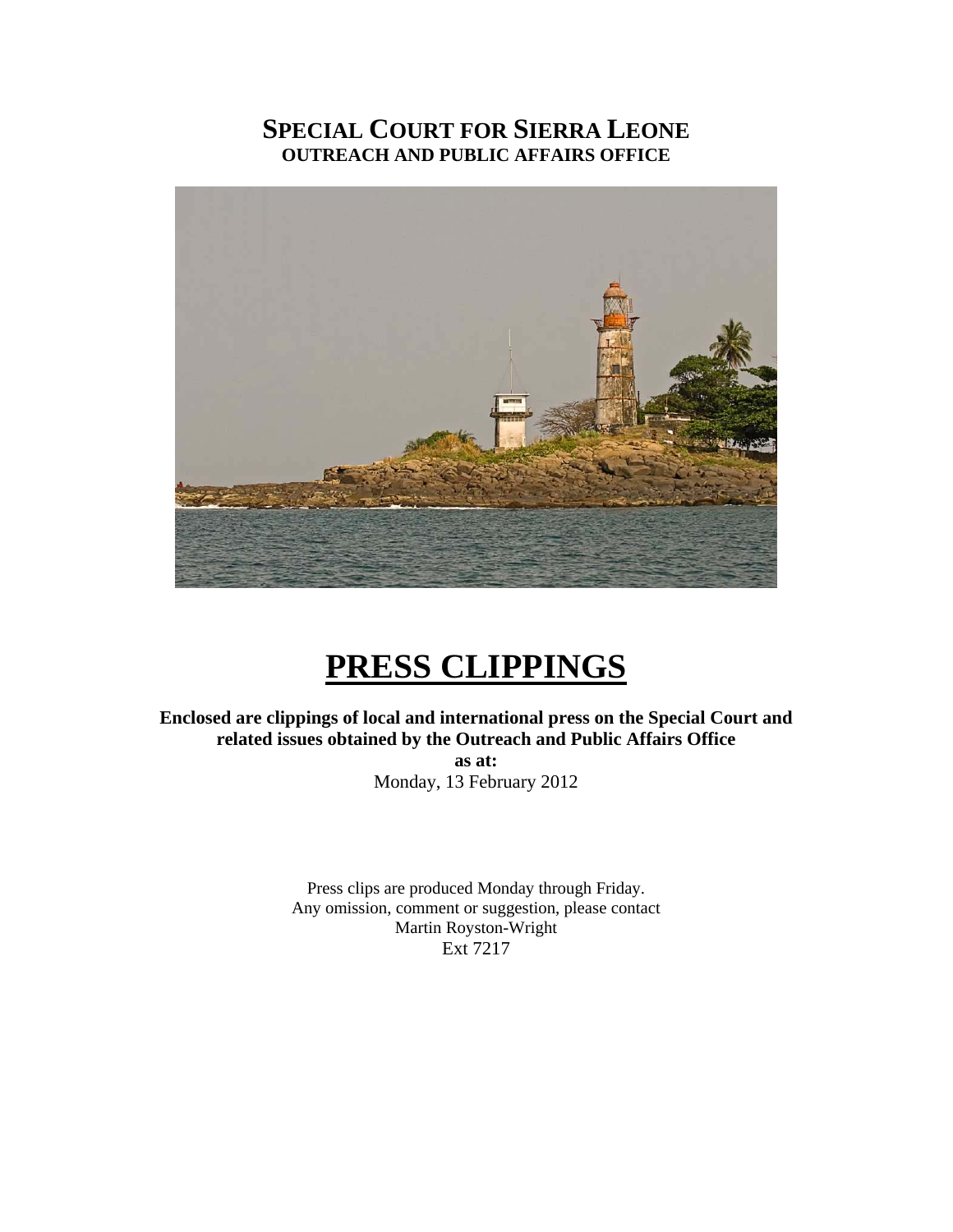| <b>Local News</b>                                                                    |             |
|--------------------------------------------------------------------------------------|-------------|
| Free Your Mind Organisation Educates Congo Town Community / Salone Times             | Page 3      |
| Mr. Idiot: Fanning Political Unsteadiness / Sierra Express                           | Page 4      |
| <b>International News</b>                                                            |             |
| Judges Reject Taylor's Request to Reopen Case / Charlestaylortrial.org               | Pages 5-6   |
| Court Rejects Taylor Appeal to Re-open Defence Case / Daily Nation                   | Pages 7-8   |
| Charles Taylor Court Denies Request to Reopen Defence Case / Deutsche Presse-Agentur | Page 9      |
| International Justice for Africa? / The Mail and Guardian                            | Pages 10-12 |
| STL to Mull Claims of 73 other Hariri Blast Victims / The Daily Star                 | Page 13     |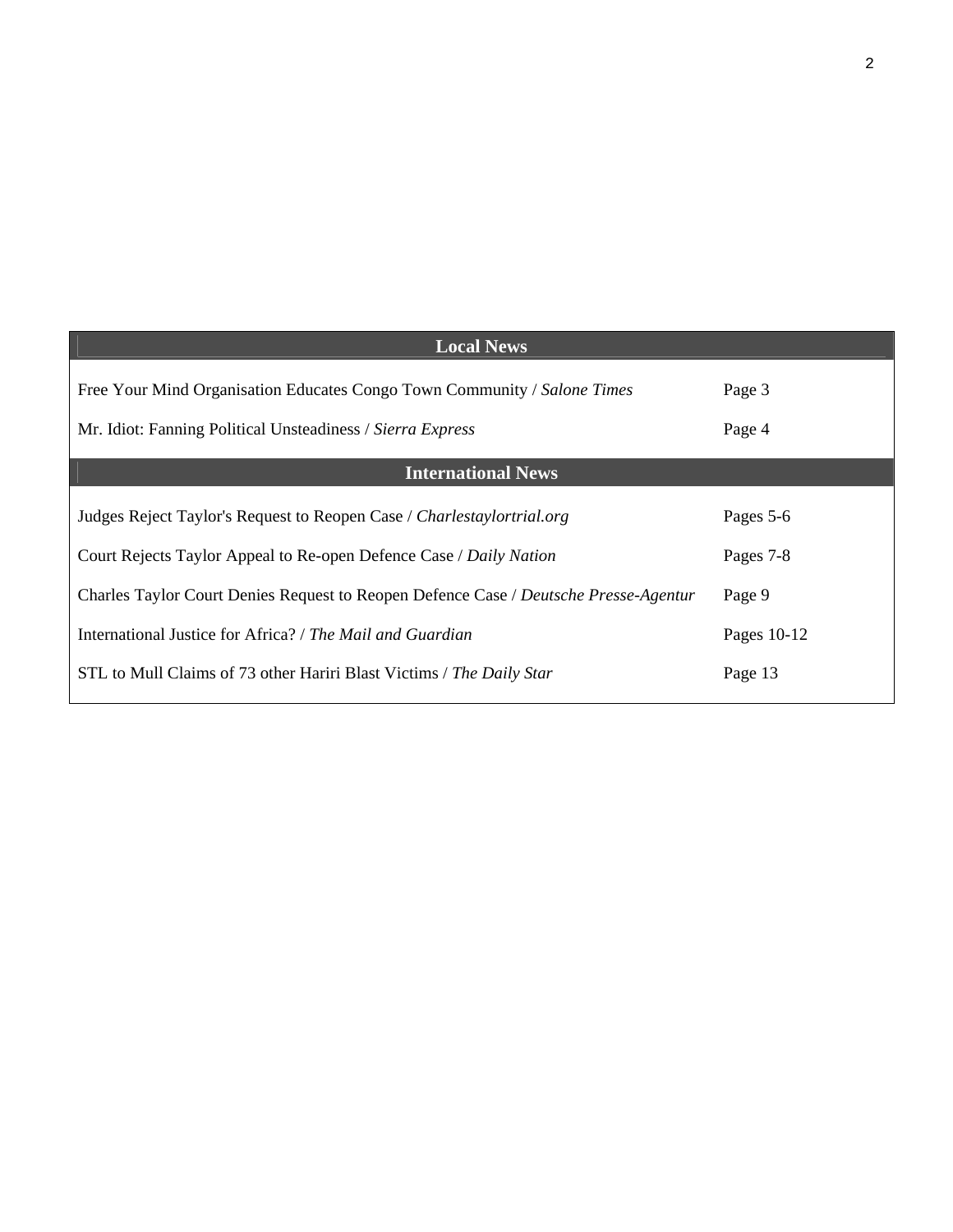#### On Charles Taylor's Trial in Hague... **Free Your Mind Organization Educates** He said 13 people were indicted by **Congo Town Community** the special court for Sierra Leone and they all follow under RUF, CDF By Komba Fillie

Free Your Mind Organization (FYM) in Sierra Leone in collaboration with the Special Court for Sierra Leone on Saturday 11th February 2012 engaged a cross section youths from different clubs and community base originations, chiefs and other key stakeholders in the Congo Town community in order to know the court proceedings about the former Liberia President Charles Gangay Taylor who is presently standing before trail in the Hague for crime against humanity in the past rebel war.

Giving an overview of the one day symposium at the Congo town school Community field in Freetown, the Country Director FYM Alpha Kamara said that the FYM youth in the country are still influence by the consequences of the war. He said their mission as an organization is to be supportive to youths who have experienced the war through the expression of their memories, felling and to share experience with others. He said the reason for the forum is to discuss issues in the Charles Tayor's trial which he stressed is very important to all Sierra Leoneans

He pointed out that the war has made a lot of people homeless and families and marriages were broken while other relative were killed. He added that in order to maintain peace, democracy, good governance and respect for human right the special court for Sierra Leone was established.

Speaking on the ongoing trail of the former Liberia leader in the Hugue and the work of the outreach section of special court for Sierra Leone Patrick J B Turker said that the war in sierra Leone happens due to malice, tribalism, hatred, greed, selfish bad hart and above all corruption. He noted that people should live as one so that they can put an end to what happen in the past.

and AFRC. He called on all to refrain from the practice of what has past and project a good future.

Representing the Board Chairman of FYM Ibrahim Bah said that the board is committed to the day to day activities of FYM adding that they have a comprehensive management structure.

The participation of young people in the ongoing trial and the role of civil societies formed the climax of the program and the programme were chaired by one the Congo town youth Alusine Kamara



Country Director FYM Alpha Kamara giving an overview of the symposium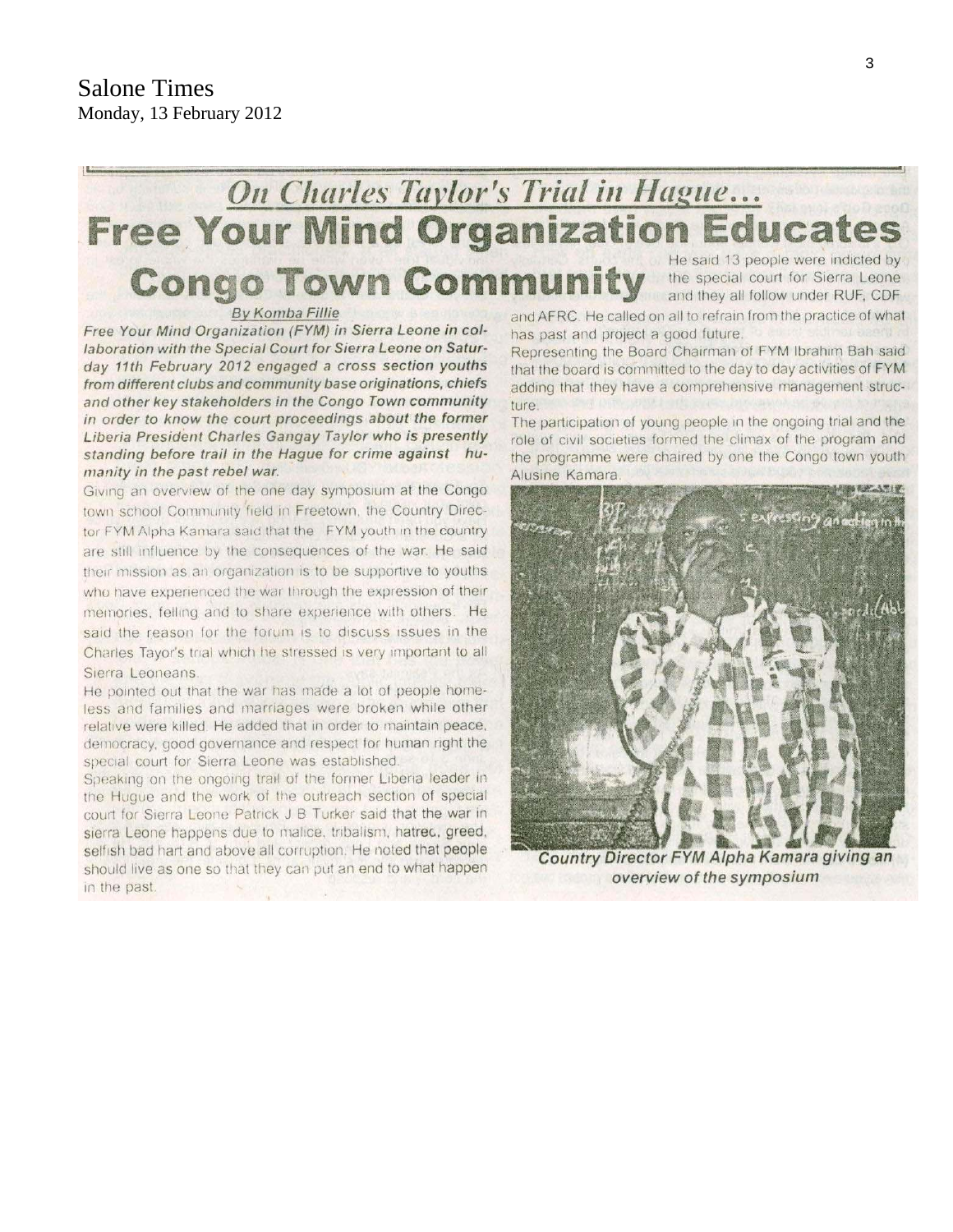# Sierra Express (Online Edition)

Monday, 13 February 2012

# **Mr. Idiot: Fanning political unsteadiness**

By: Ibrahim Samura – SEM

Just tell the Idiot who these politicians are, he will certainly tell it all to you.

-SNIP-

Before I take my exit, my warning nevertheless! Go tell it to the politicians that if they dare ignite unrest; no explanation, but straight to the Special Court.

You yeri! Yeri oh!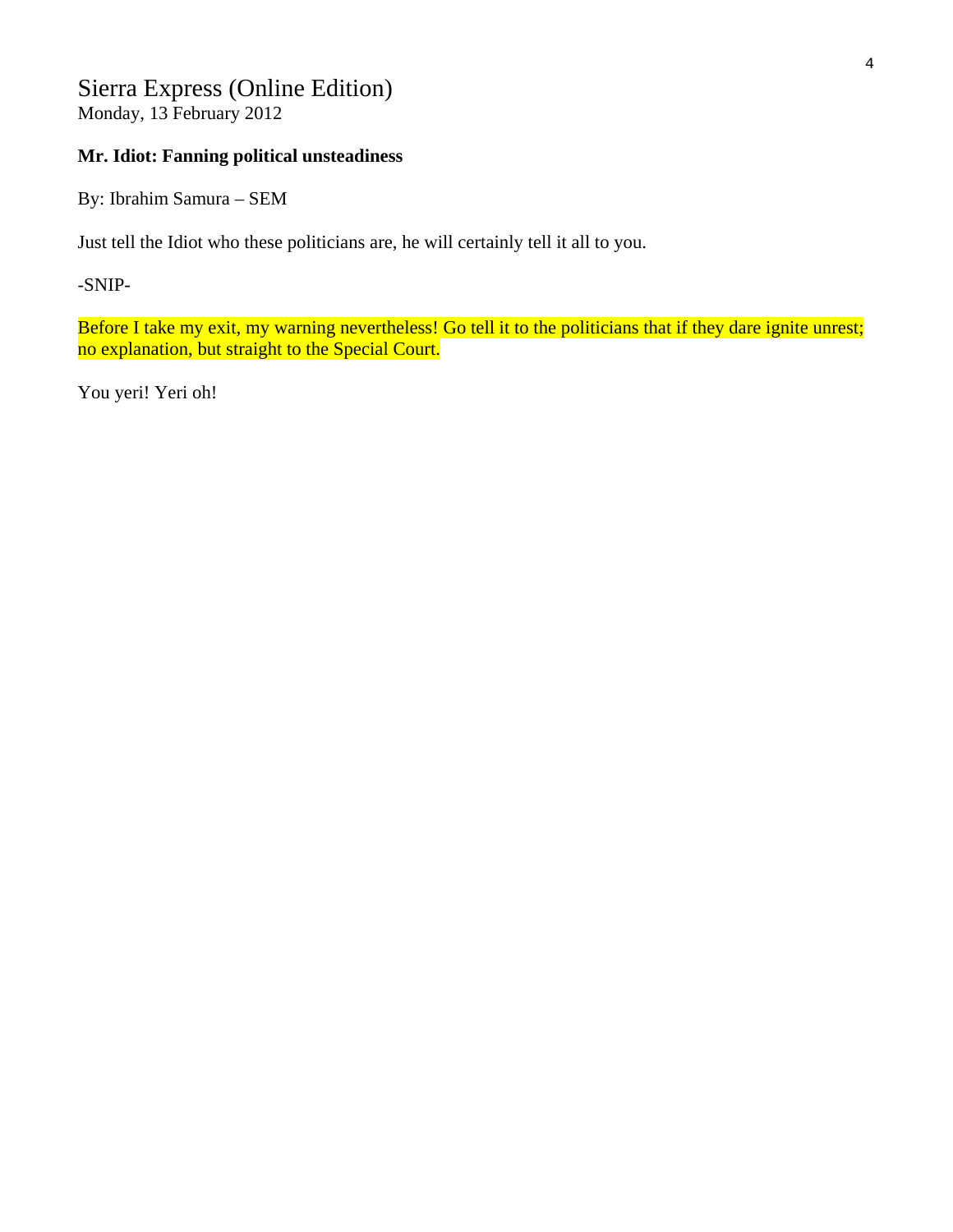## CharlesTaylorTrial.org Friday, 10 February 2012

**Judges Reject Taylor's Request to Reopen Case** 

#### By Alpha Sesay

Judges of the Special Court for Sierra Leone in The Hague have rejected a request by former Liberian President Charles Taylor to reopen his defense case.

On February 9, the judges unanimously ruled that the Taylor defense "has failed to establish any justification for the re-opening of its case."

Taylor's defense team filed a motion on January 31, 2012 to reopen its case in order to seek the admission of a December 2011 report of a UN Panel of Experts on Liberia. The UN Experts report discusses the participation of Liberian mercenaries in the conflict in neighboring Ivory Coast and this, defense lawyers say, does not lay blame on the current Liberian government as being involved or complicit in the movement of fighters from its country to a neighboring country.

Defense lawyers argue this report supports their argument that during the Sierra Leonean conflict, it was possible for fighters to cross from Liberia into Sierra Leone "without being under the direction and control of Mr. Taylor and without the implicit approval of the Government of Liberia." Defense lawyers further stated in their motion that one person named in the UN report as a Liberian mercenary fighter in Ivory Coast is Joseph Zig Zag Marzah, a prosecution witness who testified that his movement into Sierra Leone to provide assistance to Sierra Leonean rebels was directed by Taylor. His movement into Ivory Coast in 2010 and 2011 shows that he easily could have moved into Sierra Leone as a mercenary solely for his own benefit and this discredits his evidence against Taylor.

On February 7, prosecution lawyers responded to the defense motion arguing, among other things, that "excerpts of the Report...have no probative value or relevance to support the defense arguments," that "admission of the proposed evidence at this advanced stage prejudices the Prosecution which will have no opportunity to address the issues before the trial judgment is delivered," and that "proceedings are at an advanced stage and admitting the proposed evidence could delay the completion of the judicial process."

In its decision issued yesterday, the judges said they considered the effect that reopening of the case would have on this stage of the proceedings as well as the fact that the crime base and time frame, which are subjects of the charges against Taylor, do not bear correlation to the subject of the Expert Panel Report that talks about the flow of Liberian fighters into Ivory Coast.

"The Trial Chamber considers that at this advanced stage of the proceedings, re-opening the trial would result in undue delay," the judges noted in their decision.

Referencing the correlation between the events in Sierra Leone and those in Ivory Coast, the judges noted that "no parallels can validly be drawn between events that took place in Cote d'Ivoire during the period 2010/2011 and events that took place in Sierra Leone during the indictment period."

"The Trial Chamber therefore finds that the Report is not relevant to the issues to be decided in this case and has no probative value," the judges concluded.

The evidence phase of the proceedings against the former Liberian president was concluded in early 2011 when both prosecution and defense lawyers made their closing submissions. The judges then commenced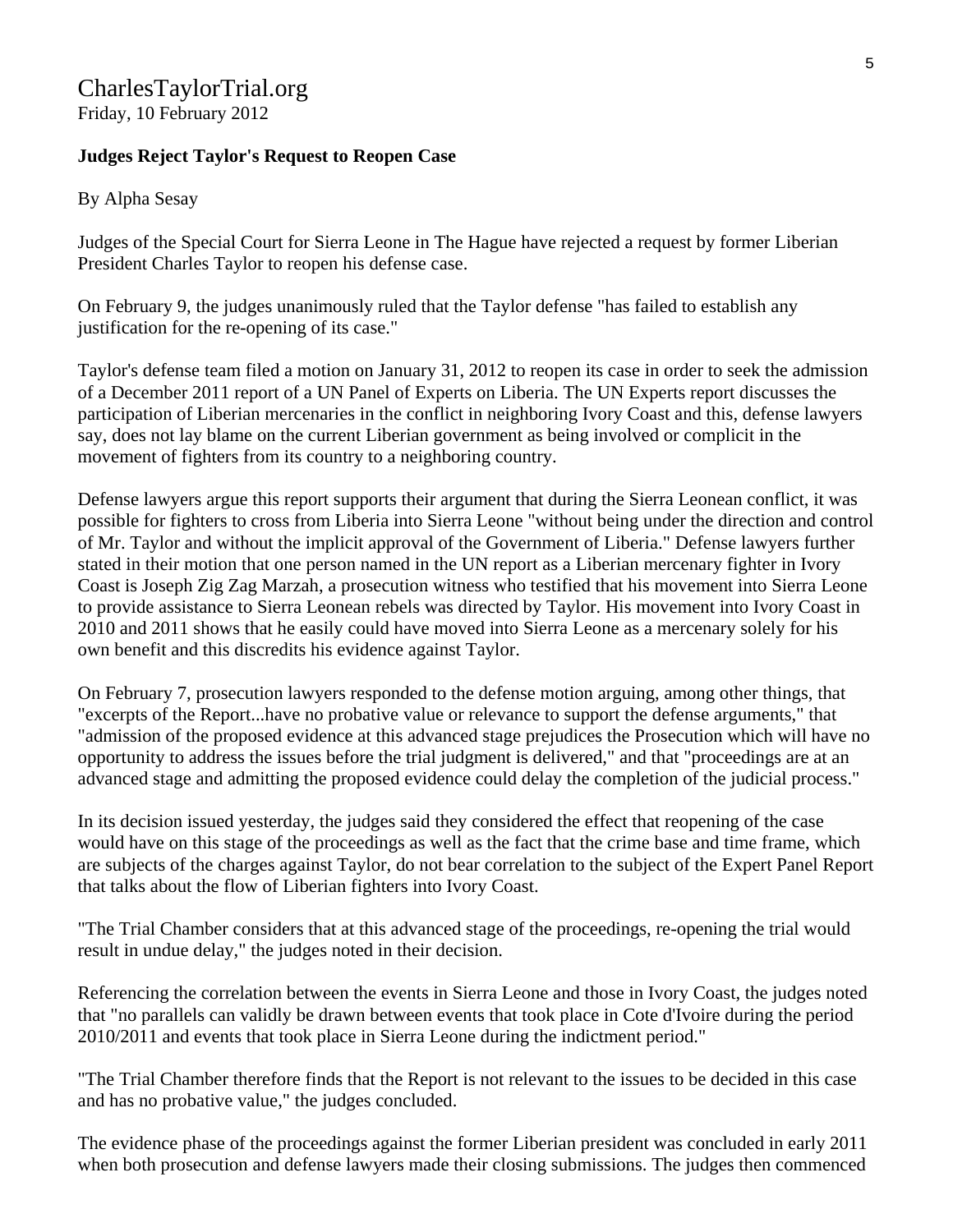deliberations on the evidence in order to deliver their trial judgment which would determine the guilt or innocence of Mr. Taylor.

Taylor is charged with 11 counts of war crimes, crimes against humanity, and other serious violations of international humanitarian law committed in the territory of Sierra Leone from November 1996 to January 2002. Taylor has denied the charges against him and has called his trial a conspiracy of Western countries, mainly the United States and the United Kingdom to get him out of Liberia. He says that his involvement in Sierra Leone was to help bring peace to the war-torn West African nation.

It is anticipated that the trial judgment in this case will be delivered in the early part of this year. Depending on the outcome of the judgment, both prosecution and defense will have the opportunity to file appeals.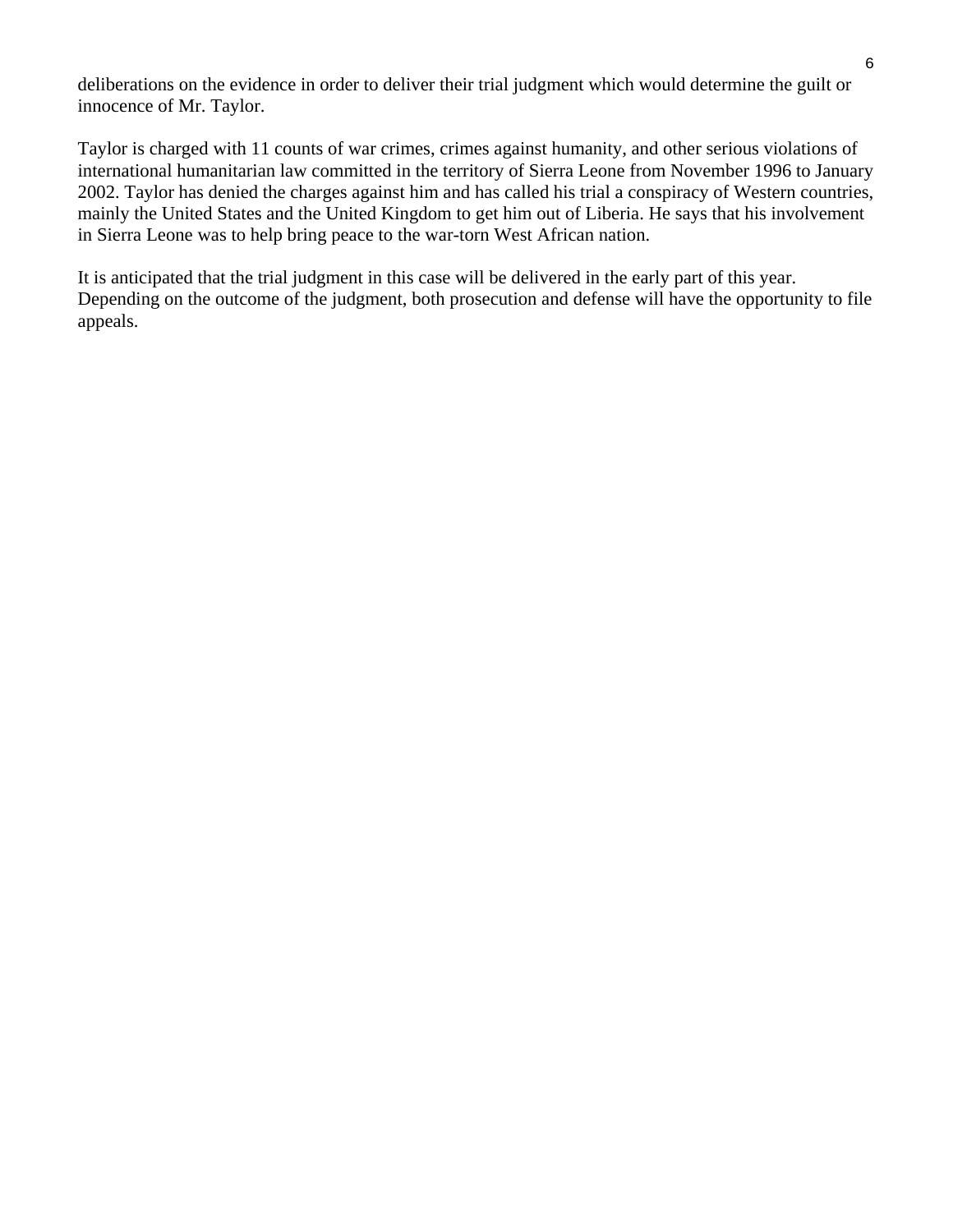# Daily Nation (Kenya) Monday, 13 February 2012

#### **Court rejects Taylor appeal to re-open defence case**



Photo/FILE Former Liberian President Charles Taylor sits in the courtroom of the International Criminal Court prior to the hearing of witnesses in his trial in The Hague January 7, 2008.

By TAMBA JEAN-MATHEW NATION Correspondent, Dakar

The United Nations-backed Special Court for Sierra Leone has rejected a request by the lawyers of former Liberian president Charles Taylor to reopen his defence case.

Judges at the court unanimously ruled on Friday that the Taylor defence "has failed to establish any justification for the re-opening of its case".

On January 31, Taylor's defence team submitted a motion to the court requesting permission to introduce pages from a UN Experts Panel on Liberia report on the flow of Liberian mercenary groups into Cote d'Ivoire.

Taylor's lawyers argued in their submission that the report supports their argument that during the Sierra Leonean conflict, it was possible for fighters to cross from Liberia into Sierra Leone "without being under the direction and control of Mr Taylor and without the implicit approval of the Government of Liberia".

Among other things, the court is trying Taylor for his role in the war in neighbouring Sierra Leone where it is alleged that the former president sent mercenaries.

However, court judges counter- argued that they considered the effect that reopening of the case would have on this stage of the proceedings.

#### **Denied all charges**

They further said that "the fact that the crime base and time frame, which are subjects of the charges against Taylor, do not bear correlation to the subject of the Expert Panel Report that talks about the flow of Liberian fighters into Cote d'Ivoire".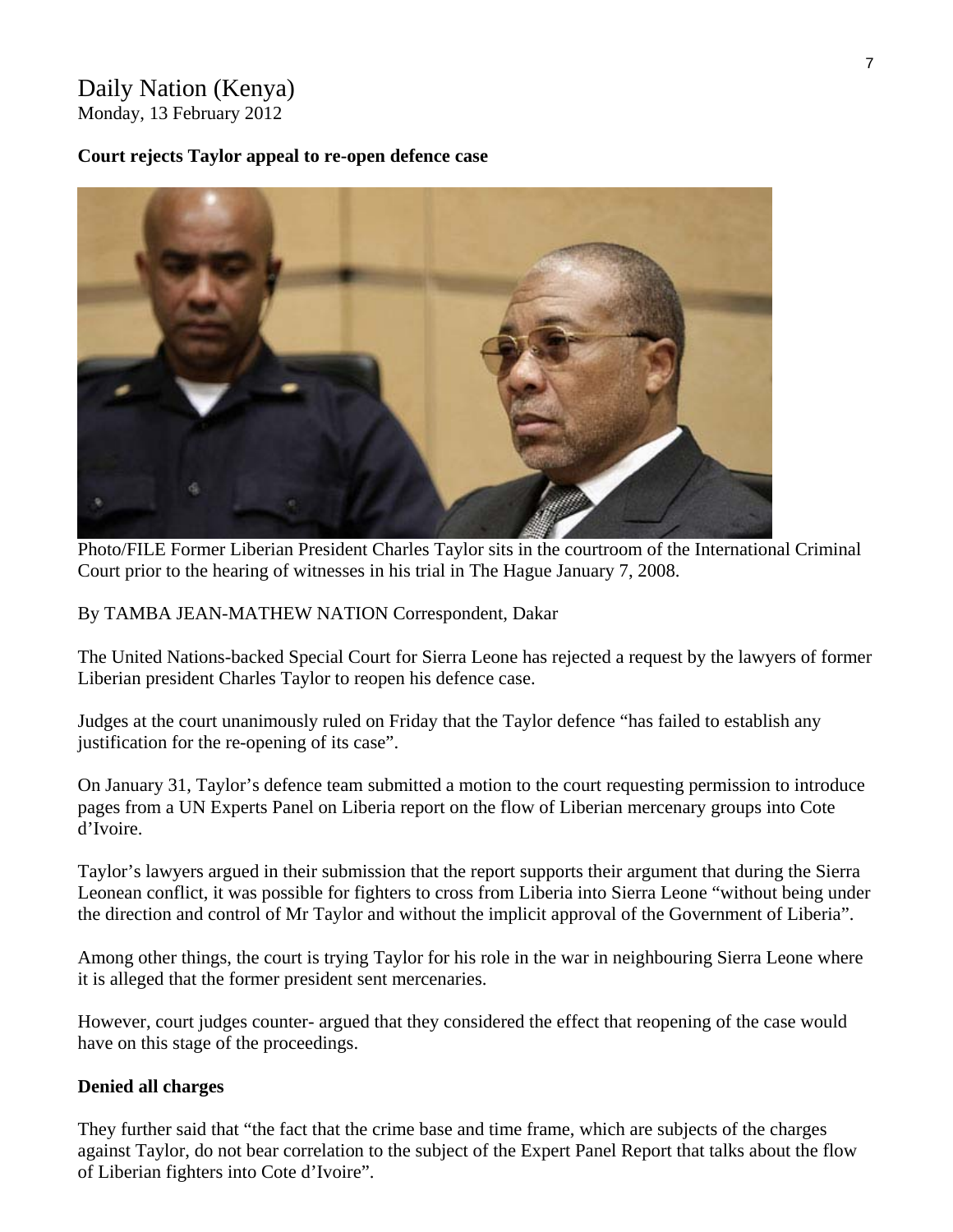"The Trial Chamber considers that at this advanced stage of the proceedings, re-opening the trial would result in undue delay," the judges concluded.

Taylor is charged with 11 counts of war crimes, crimes against humanity and other serious violations of international humanitarian law committed in the territory of Sierra Leone from November 1996 to January 2002.

But he has denied all the charges against him and has described the trial a conspiracy of Western countries, mainly the United States and the United Kingdom to get him out of Liberia.

"My involvement in Sierra Leone was to help bring peace to that country," he argued. The final judgment of his trial is expected to be handed down before June this year.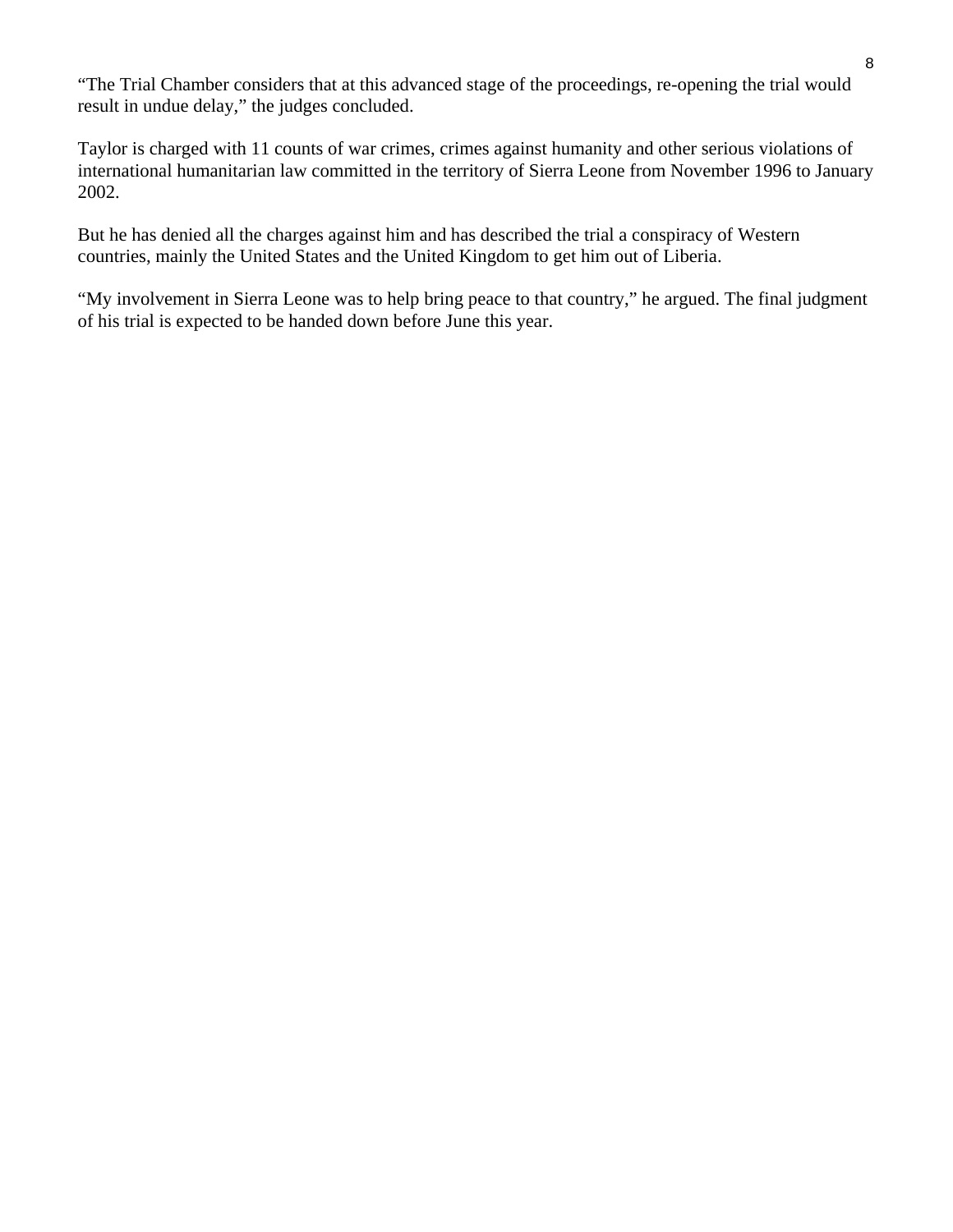# Deutsche Presse-Agentur

Friday, 10 February 2012

#### **Charles Taylor court denies request to reopen defense case**

Dakar - A UN-backed war crimes court in The Hague on Friday denied a request to reopen the defence case of former Liberian leader Charles Taylor.

Taylor is awaiting a verdict in a trial for war crimes allegedly committed in Sierra Leone.

His lawyers had asked the Special Court for Sierra Leone to reopen the case in order to admit parts of a 2011 UN report on Liberia.

The report focuses on the activities of Liberian mercenaries who crossed into Ivory Coast during the 2011 Ivorian conflict.

Taylor's defence team had argued that the report proves that Liberian fighters can participate in the wars of neighbouring countries without heeding higher commands.

Taylor is accused of planning, instigating and ordering war crimes committed in Sierra Leone during his time as president of Liberia.

A verdict in the trial is expected by April.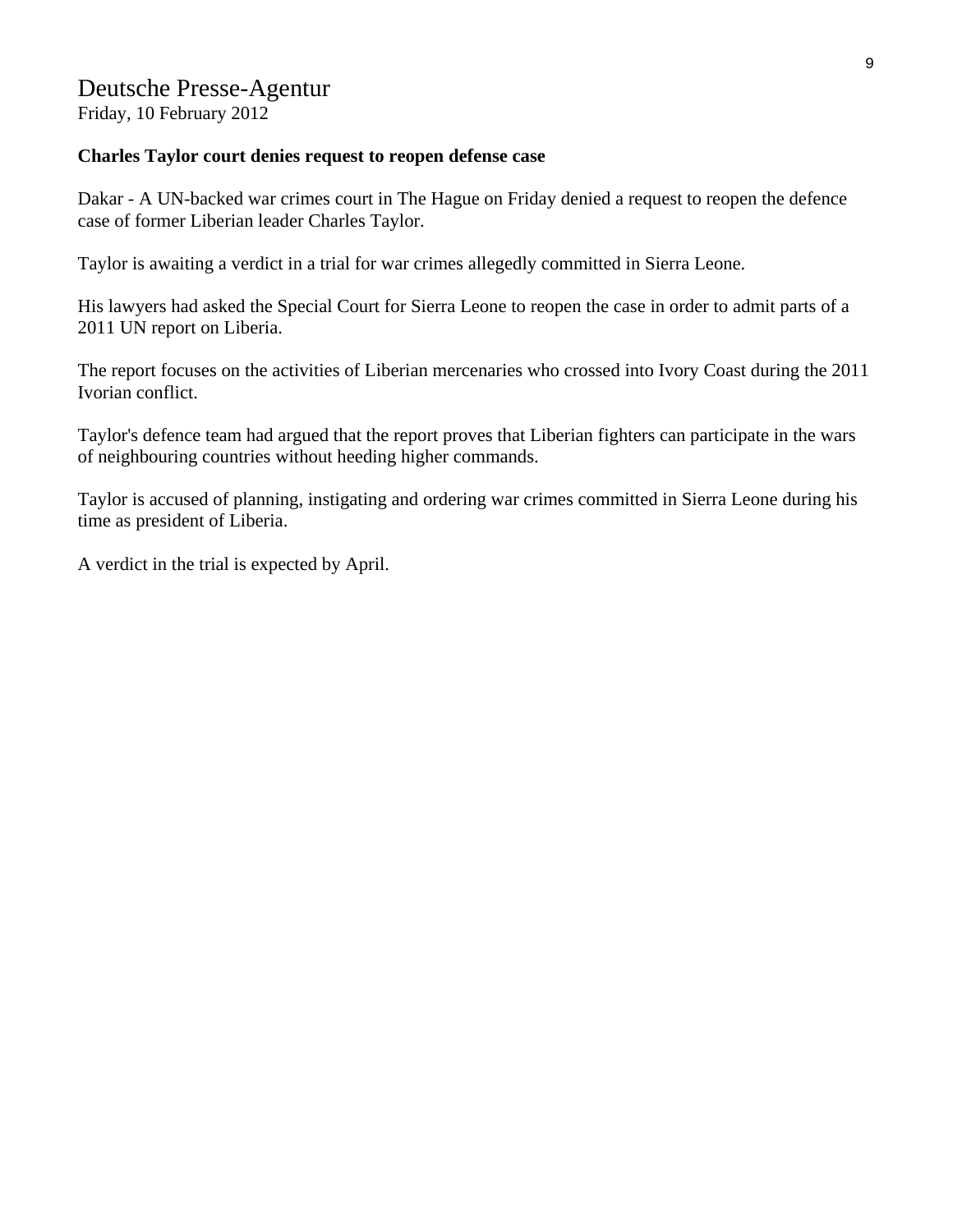# The Mail and Guardian

Friday, 10 February 2012

# **International justice for Africa?**

# JUSTICE RICHARD GOLDSTONE: INTERNATIONAL LAW

The field of international criminal justice is a relatively new one. It has grown rapidly. International criminal law really developed as a result of catastrophes: without the Holocaust and the other crimes of the Nazi leaders there would have been no Nuremburg trials, and similarly with the Japanese leaders and the Tokyo trials. But international criminal law really came into being as a result of the catastrophic wars in the former Yugoslavia in the first half of the 1990s.

The international community had ignored, from a legal point of view, other catastrophes, such as the murder of two million people in Cambodia and the genocide committed by Saddam Hussein against the Kurds in Iraq. Those didn't result in international tribunals but the war crimes committed in the former Yugoslavia did. Those events took place in Europe, and the European powers felt that something had to be done.

The United Nations Security Council, to the surprise of international lawyers, decided that it had the power to set up an International Criminal Court (ICC) for the former Yugoslavia, using its powers under the UN Charter.

A few months later, there was a terrible genocide in Rwanda. Rwanda requested an international court to look into this. Had the Rwanda genocide happened before Yugoslavia, there would not have been a criminal tribunal for Rwanda. The European situation gave rise to the precedent and Rwanda came on its back, as it were.

Nuremburg was not an international court. It was a multinational court set up by the victorious powers. But the Nuremburg legacy affected the way international criminal law has developed from the 1990s until the present. Nuremburg resulted in important developments in 1949 Geneva Conventions, which recognised universal jurisdiction -- the idea that some crimes are so terrible that they can be brought before the courts of any country that has jurisdiction to hear universal cases. It resulted in the Genocide Convention, the Universal Declaration of Human Rights, the Human Rights Conventions of the 1960s and the international convention that declared apartheid a crime against humanity -- though, unfortunately, not a single country used that convention to launch such an investigation. The Torture Convention of 1984 led to General Augusto Pinochet being arrested in London.

Following Yugoslavia and Rwanda, tribunals were set up for East Timor, Sierra Leone, Lebanon and, though it was 20 years later, for Cambodia. These courts got huge attention in the media.

This is something new. There wasn't a law school in the world before the mid-1990s with a course in international criminal justice. Today, most law schools have such courses.

# **UN tribunals paved way for the ICC**

The successes of the UN tribunals led to a movement to set up a permanent ICC. Kofi Annan, then UN secretary general, called a diplomatic conference in The Hague in 1998 and a statute was agreed to setting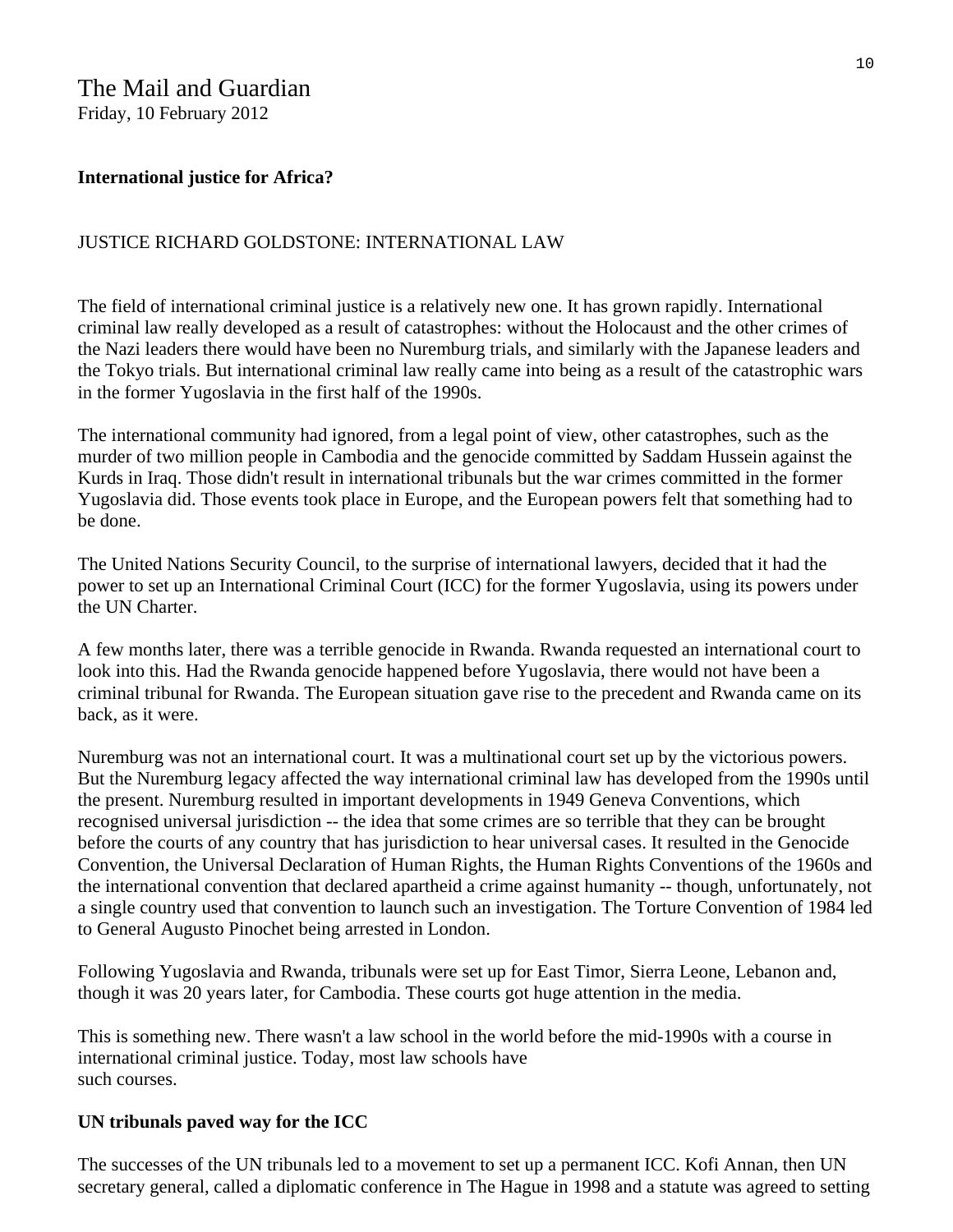up a permanent ICC. The parties in The Hague set a high threshold before the court could begin its work - 60 nations had to ratify what was called the Rome Statute. Optimists thought this would take at least a decade. It took less than four years. In 2002, the 60th ratification was made and today 120 nations have ratified the statute -- nearly two-thirds of the members of the UN General Assembly.

South Africa played a key role in getting the support of the first 60. I know from personal experience that the Nelson Mandela government felt very strongly that the ICC was important. Nine or 10 Southern African countries ratified the statute. South African lawyers and South Africans generally can be proud of the role our government played here.

The difficult country, of course, is the United States. It, like other powerful countries, does not like international courts second-guessing its leaders' decisions. But without the US there would have been no Yugoslavia, Rwanda, Sierra Leone, Cambodia or Lebanon tribunals. Serbian leader Slobodan Milosovic would not have gone to The Hague without the US threatening to withdraw aid from Serbia.

But the US got cold feet when it came to the ICC. The Pentagon told the Clinton administration and later the Bush administration that if its generals were to be investigated they must be investigated at home. So the US's attitude, and I don't think I'm being unfair, was to say to the rest of the world: "We think this ICC is a great idea -- for you. But leave us out."

The George W Bush administration made it a criminal offence for any US official to assist the court. It passed ridiculous legislation authorising the US Army to rescue any American brought before the court in The Hague -- and you can imagine how popular that was in Europe.

Things began to change when genocide and other war crimes occurred in the Darfur region of Sudan. Colin Powell, then the US secretary of state, said what was happening in Darfur was genocide. Two weeks later the US Congress passed a unanimous resolution agreeing with him.

The UN set up a commission of inquiry, presided over by a former president of the Yugoslavia tribunal, Antonio Cassese. He reported that serious war crimes were being committed -- perhaps not genocide but certainly crimes against humanity. He suggested the Security Council refer the case to the ICC under the Rome Statute. The Bush administration threatened to veto this in the Security Council but it ended up abstaining. A year later, the US agreed to assist the ICC.

I am teaching a course this coming March at Yale, a course I will call "The Political Dimensions of International Criminal Justice". It is all about politics. If you don't understand the politics of international justice, you don't understand international justice.

Politicians are responsible for seeing the ICC succeed. Arrests need to be made but the ICC has no police force or army. It has to rely on governments. And that is a problem.

Cassese said international courts were like a body with no limbs. They had a head and a brain but no arms or legs. The limbs had to come from governments.

The first three cases to come before the ICC were referred by African governments. Cases can only come to the ICC from governments, the Security Council, or by the ICC prosecutor using his or her own powers of investigation.

The first case came from Uganda. President Yoweri Museveni referred to the ICC the so-called Lord's Resistance Army (LRA) and its terrible war crimes -- limbs being cut off and children being forced into armies. The second case came from the Democratic Republic of Congo and the third from the Central African Republic. The fourth case, Darfur, came from the Security Council. The fifth was referred by the Côte d'Ivoire government and the sixth, Libya, by the Security Council. In the Libya case, remarkably,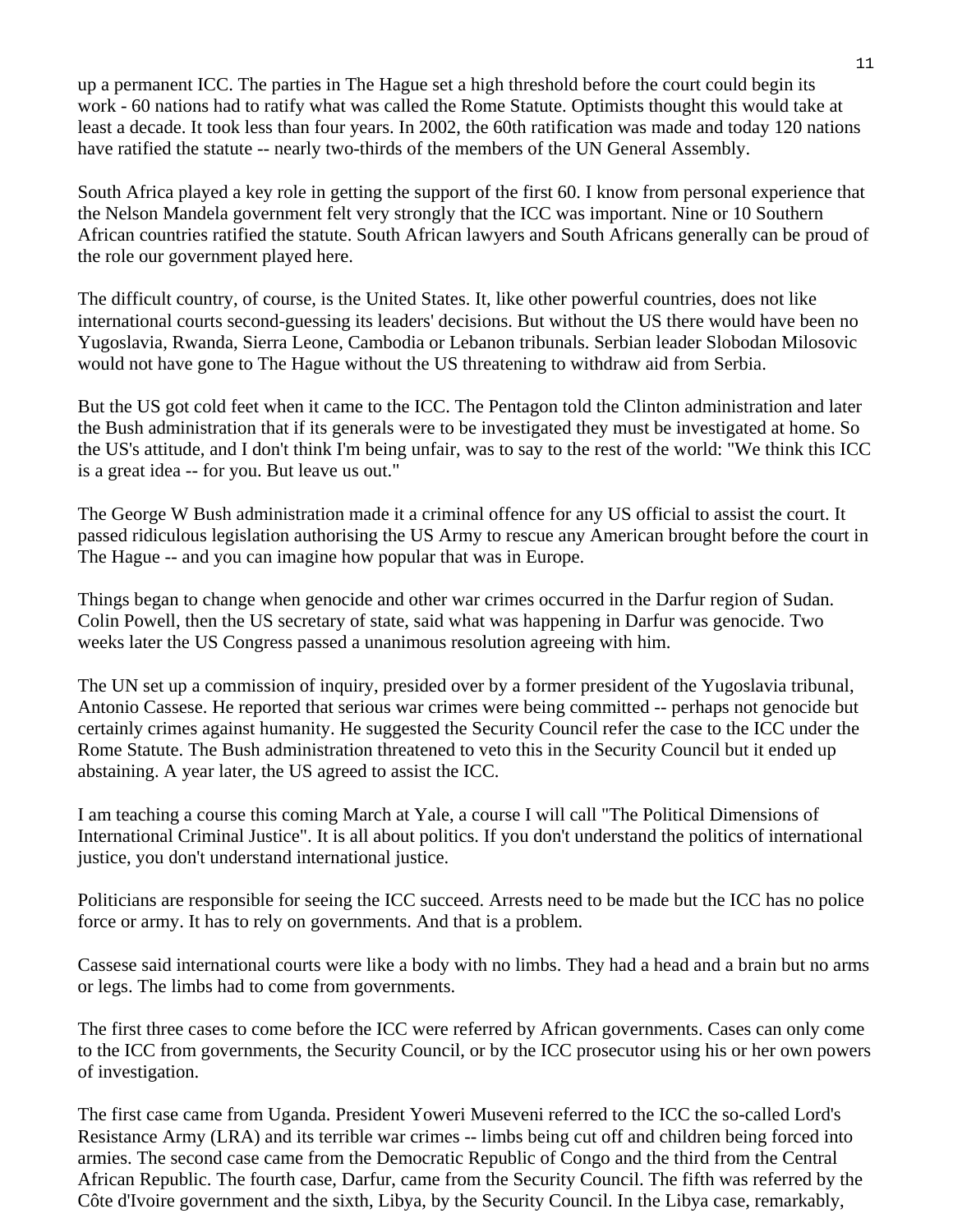support was unanimous -- the US, Russia, China, all of them, 15 to nothing. The seventh and last case before the court, to do with crimes allegedly committed in Kenya during the recent elections, comes from the ICC prosecutor using his own powers.

What has happened since then? When the LRA people were indicted and arrest warrants issued, African governments found that acceptable. But they got irritated and fearful when a head of state was indicted. The ICC issued a warrant of arrest against President Omar al-Bashir of Sudan and the African Union (AU) became apoplectic.

The AU and some African leaders accuse the ICC of being anti-African. I understand the perception. The ICC is nearly 11 years old and all seven cases before it come from Africa.

It is unfortunate but it is hardly the fault of the court. Only one case (Kenya) was not referred by an African government or the Security Council.

As a strong supporter of the ICC, I will sleep easier when there are cases before it that come from continents other than Africa. And it will happen.

The ICC has demonstrated that international courts can work. Generally speaking, there is acceptance in the international community that the trials before the ICC have been fair.

Compare international criminal law in 1994 to international criminal law in 2012. It is a different animal. Laws have been advanced, interpreted, applied. That has made a huge difference to the whole body of international law.

Most importantly, these courts have withdrawn impunity for war criminals. Before the ICC, war criminals felt they were beyond the law. War criminals are often seen as heroes in their own countries and, if there was no ICC, they would have impunity. It can put a brake on war crimes only if leaders are aware that what they do could end up with them in the dock at the ICC.

That is the challenge, particularly for the reasons I've mentioned, for African countries. Fortunately, South Africa has been a firm supporter of the ICC.

The court's work has been slow. It started its work in 2002 and the first judgment in the first trial is about to be given. It has taken a long time.

From the middle of this year, the chief prosecutor of the ICC will be an African -- and a woman. This is important. Fatou Bensouda, a former minister of justice in the Gambia, will take office in June. Hopefully her leadership will make a difference as far as our continent is concerned.

This is an edited version of a lecture given by Justice Goldstone at the University of the Free State on February 2, where he received an honorary degree. Goldstone served in the Constitutional Court from 1995 to 2006 and was the chief prosecutor in the UN's Yugoslavia and Rwanda tribunals.